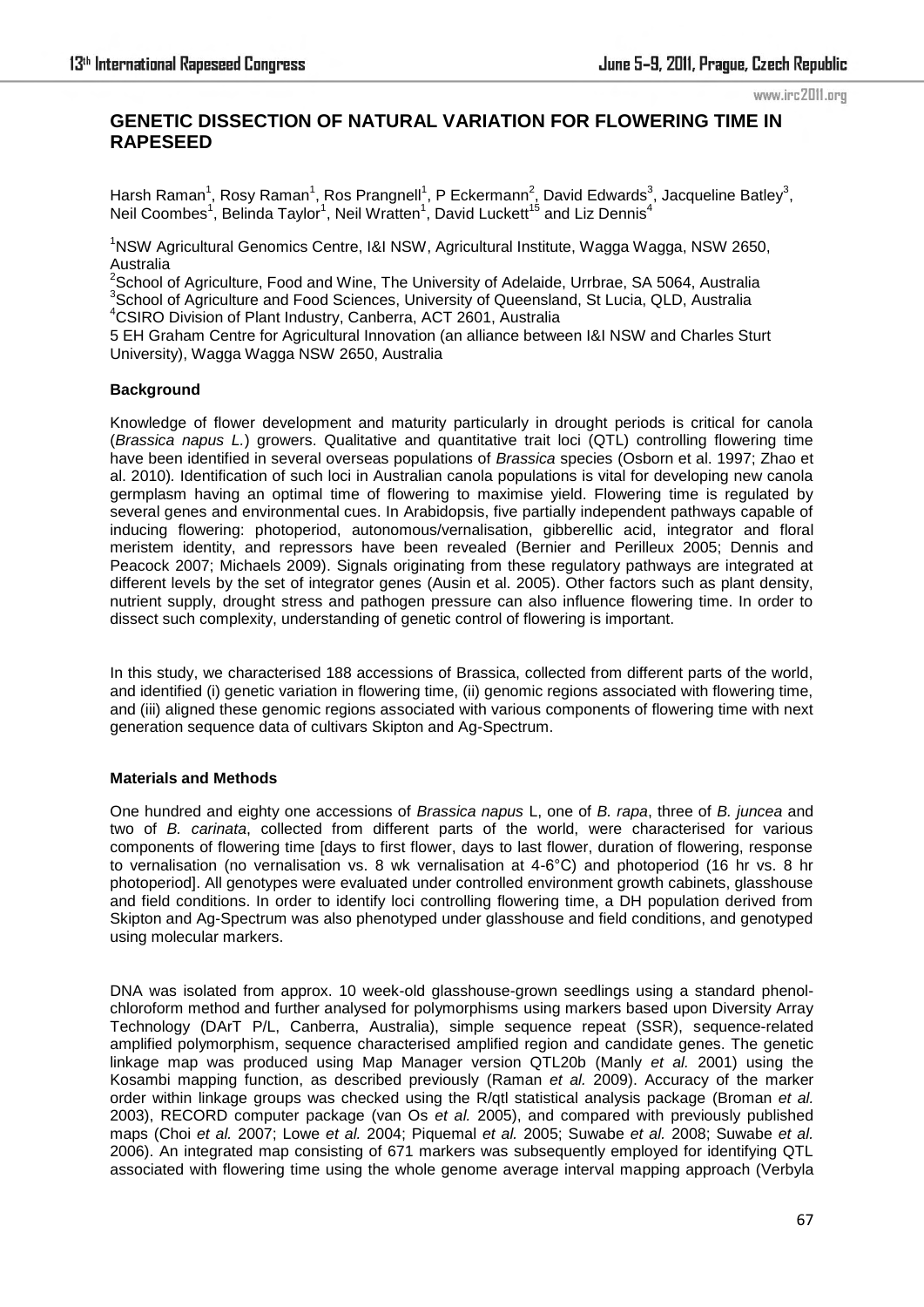*et al.* 2006). All QTL analyses were conducted using the ASREML-R package (Butler *et al.* 2007). Association mapping was carried-out as described previously (Raman et al. 2010).

### **Results and Discussion**

Natural variation in days to first flower, days to last flower, duration of flowering, and response to vernalisation was observed in the 188 genotypes grown under controlled and field conditions. The flowering time ranged from 31 to 153 days under unvernalised conditions (Fig 1) as compared to 31 to 87 days under vernalised conditions.



Fig 1: Phenogram showing natural variation in flowering time in 188 genotypes of Brassica.

This strongly suggested that vernalisation regulates flowering time in Brassica genotypes investigated in this study. Some of the Australian canola varieties such as CB Triology, CB Trigold, CB Tanami, and CB Pilbara didn"t significantly respond to vernalisation. In order to determine location, size and effect of QTLs controlling flowering time, we performed QTL analysis utilising a framework molecular map developed in the DH population from a cross between the Australian cultivars Skipton/Ag-Spectrum. QTL analysis indicated that flowering time is a complex trait and is controlled by at least 38 loci with LOD ≥ 2.0, localized on chromosomes A1, A2, A3, A4, A5, A6, A7, A10, C1, C2, C3, C4, C5, and C6. These loci accounted for between 2% and 56% of the total genotypic variation. Flowering traits exhibited low to high heritability values ranging from 36% (duration of flowering under vernalised conditions) to 89% (days to first flower). Some of QTLs identified are shown in Table 1.

Table 1: Localisation of QTLs associated with days to flower under unvernalised conditions in a DH population from Skipton/Ag-Spectrum

| Chr            | Left Marker         | <b>Right Marker</b> | <b>LOD Score</b> | %Gen Var (r <sup>2</sup> ) | <b>Additive Effect</b> |
|----------------|---------------------|---------------------|------------------|----------------------------|------------------------|
| A1             | XbrPb-808330        | Xra3-e05b           | 2.4              | 6.0                        | Skipton                |
| A1             | Xol12-F11           | XbrPb-808614        | 2.8              | 3.4                        | Ag-Spectrum            |
| A <sub>3</sub> | <i>XbrPb-839739</i> | XbrPb-658284        | 12.0             | 21.4                       | Ag-Spectrum            |
| A6             | Xcb10006            | Xbrms227            | 4.2              | 3.8                        | Ag-Spectrum            |
| A7             | $X \text{hrms} 186$ | $X$ na 12-e $0.9$   | 5.8              | 6.5                        | Skipton                |
| C <sub>2</sub> | XbrPb-660999        | XbrPb-661396        | 10.5             | 15.8                       | Skipton                |
| C <sub>3</sub> | Xcb10079a           | XbrPb-661557        | 9.9              | 10.2                       | Ag-Spectrum            |
| C7             | XbrPb-660971        | XbrPb-660868        | 4.7              | 5.9                        | Skipton                |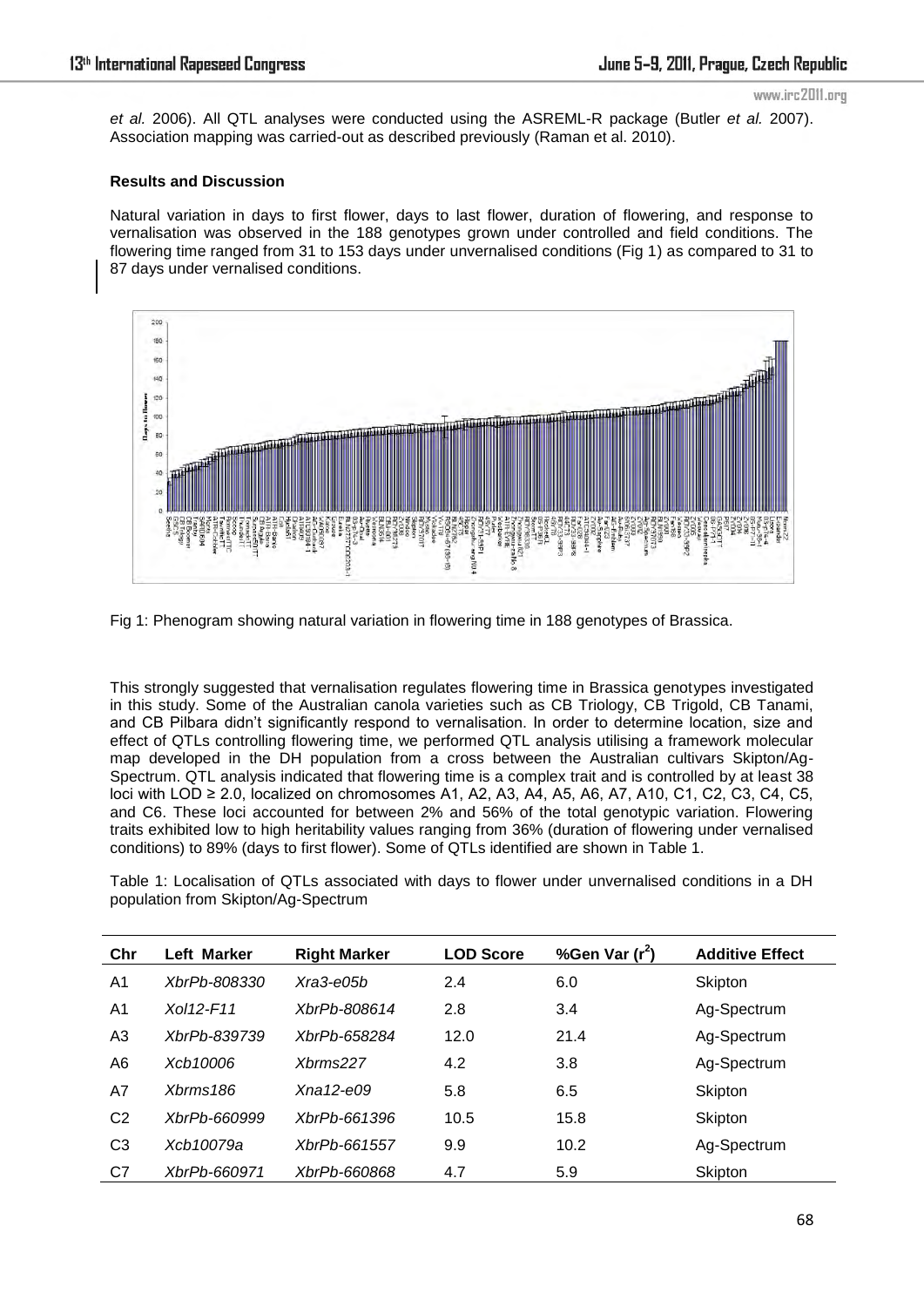We verified some of our QTL analysis results using the association mapping (AM) approach. All the 188 accessions were genotyped using 1,426 markers based upon DArT and SSR markers and further utilised for AM analysis. Some of the major genomic regions conditioning flowering time were similar. Aligning genetic regions that showed significant association with flowering time in the doubled haploid population with the genome of *B. rapa,* allowed us to co-localise associated markers with published candidate genes that control flowering time in Arabidopsis and Brassica species. In order to identify SNPs underpinning phenotypic variation for flowering time, we also analysed the whole genome GAIIx sequence data generated from parental lines Skipton and Ag-Spectrum used for mapping flowering time QTLs. Results on such SNP variants will be presented.

# **Conclusion**

Our results indicated that both the QTL and AM approaches are suitable for associating phenotypic variation for flowering time in Brassicas with markers, and with candidate genes causing such variation. This knowledge has enhanced our understanding of the molecular mechanism controlling flowering time in the adapted germplasm available to Australian commercial canola breeding programs.

### **References**

Ausin I, Alonso-Blanco C, Martinez-Zapater J-M (2005) Environmental regulation of flowering. Int J Dev Biol 49:689-705

Bernier G, Perilleux C (2005) A physiological overview of the genetics of flowering time control. Plant Biotechnology Journal 3:3-16

Broman KW, Wu H, Sen Ś, Churchill GA (2003) R/qtl: QTL mapping in experimental crosses. Bioinformatics 19:889-890, www.rqtl.org.

Butler DG, Cullis BR, Gilmour AR, Gogel BJ (2007) ASReml-R reference manual. Release 2.0. Technical report, Queensland Department of Primary Industries, Australia

Choi S, Teakle G, Plaha P, Kim J, Allender C, Beynon E, Piao Z, Soengas P, Han T, King G, Barker G, Hand P, Lydiate D, Batley J, Edwards D, Koo D, Bang J, Park B-S, Lim Y (2007) The reference genetic linkage map for the multinational *Brassica rapa* genome sequencing project. Theor Appl Genet 115:777-792

Dennis ES, Peacock WJ (2007) Epigenetic regulation of flowering. Current Opinion in Plant Biology 10:520-527

Lowe A, Moule C, Trick M, Edwards K (2004) Efficient large-scale development of microsatellites for marker and mapping applications in Brassica crop species. Theor Appl Genet 108:1103-1112

Manly KF, Cudmore JRH, Meer JM (2001) Map Manager QTX, cross platform software for genetic mapping. Mammalian Genome 12:930-932

Michaels SD (2009) Flowering time regulation produces much fruit. Curr Opin Plant Biol 12:75 - 80

Osborn TC, Kole C, Parkin IAP, Sharpe AG, Kuiper M, Lydiate DJ, Trick M (1997) Comparison of flowering time enes in *Brassica rapa*, *B. napus* and *Arabidopsis thaliana*. Genetics 146:1123-1129

Piquemal J, Cinquin E, Couton F, Rondeau C, Seignoret E, Doucet I, Perret D, Villeger M, Vincourt P, Blanchard P (2005) Construction of an oilseed rape (*Brassica napus* L.) genetic map with SSR markers. Theor Appl Genet 111(8):1514-23.

Raman H, Stodart B, Ryan P, Delhaize E, Emberi L, Raman R, Coombes N, Milgate A (2010) Genome wide association analyses of common wheat (*Triticum aestivum* L) germplasm identifies multiple loci for aluminium resistance Genome 53:957-966

Raman R, Allen H, Diffey S, Raman H, Martin P, McKelvie K (2009) Localisation of quantitative trait loci for quality attributes in a doubled haploid population of wheat (*Triticum aestivum* L). Genome 52:701-715

Suwabe K, Morgan C, Bancroft I (2008) Integration of Brassica A genome genetic linkage map between *Brassica napus* and *B. rapa*. Genome 41:169-176